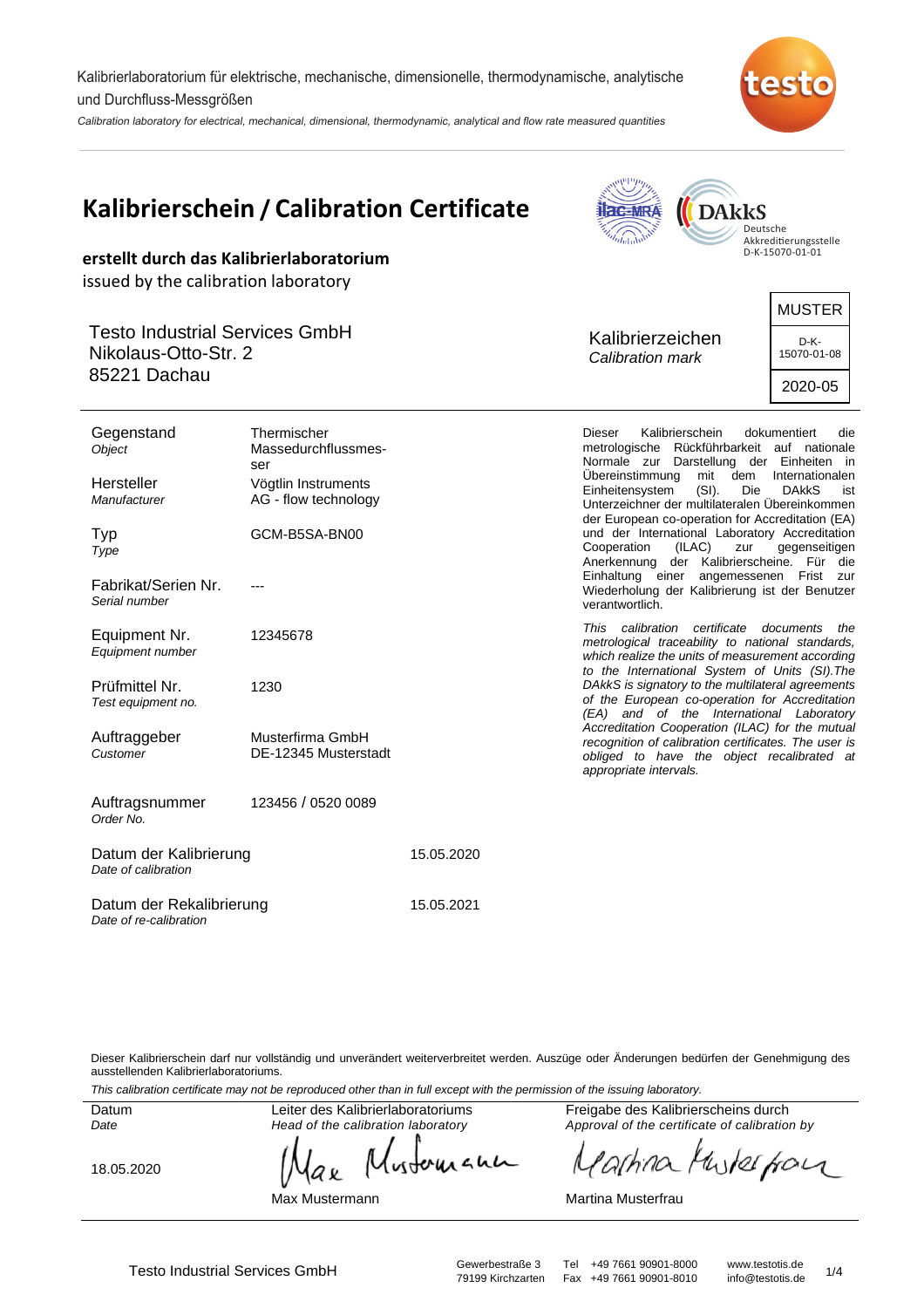MUSTER

D-K-15070-01-08 2020-05

## Kalibrierschein vom calibration certificate dated 18.05.2020

## **Kalibriergegenstand** Calibration object

| Gegenstand<br>Object          | Thermischer Massedurchflussmesser |  |
|-------------------------------|-----------------------------------|--|
| Inventar Nr.<br>Inventory no. | $---$                             |  |
| Standort<br>Location          | $--$                              |  |

### **Kalibrierverfahren** Calibration procedure

Die Kalibrierung erfolgt durch Vergleich der Anzeige/des elektrischen Ausgangssignals des zu kalibrierenden Aufnehmers mit den aktuellen Berechnungswerten eines oder mehrerer Laminar Flow Elemente (LFE), des Differenzdruckes dieser LFE-Normale und den aktuellen Druck-, Temperatur-, und Feuchtebedingungen des Kalibriergases. Die Umrechnung auf dm/dt erfolgt unter Verwendung von international anerkannten Tabellen für die aktuelle Dichte und Viskosität.

The calibration was realized by comparing the display value / electrical output of the calibrated transducer with the current calculation values of one or more laminar flow elements (LFE), the differential pressure of the LFE references and the current pressure-, temperature- , and humidity conditions of the calibration gas . The conversion to dm/dt was calculated with internationally recognized tables for the current density and viscosity.

#### **Messbedingungen** Measuring conditions

| Luft                    |  |
|-------------------------|--|
| Air                     |  |
|                         |  |
|                         |  |
| 1                       |  |
|                         |  |
| 1,139 kg/m <sup>3</sup> |  |
|                         |  |
| $\pm 0.500 \%$          |  |
|                         |  |
| Visuell                 |  |
| visual                  |  |
|                         |  |
| 0,00 °C / 1,013 bar     |  |
|                         |  |

#### **Umgebungsbedingungen** Ambient conditions

Temperatur Temperature 22,0 °C



79199 Kirchzarten Fax +49 7661 90901-8010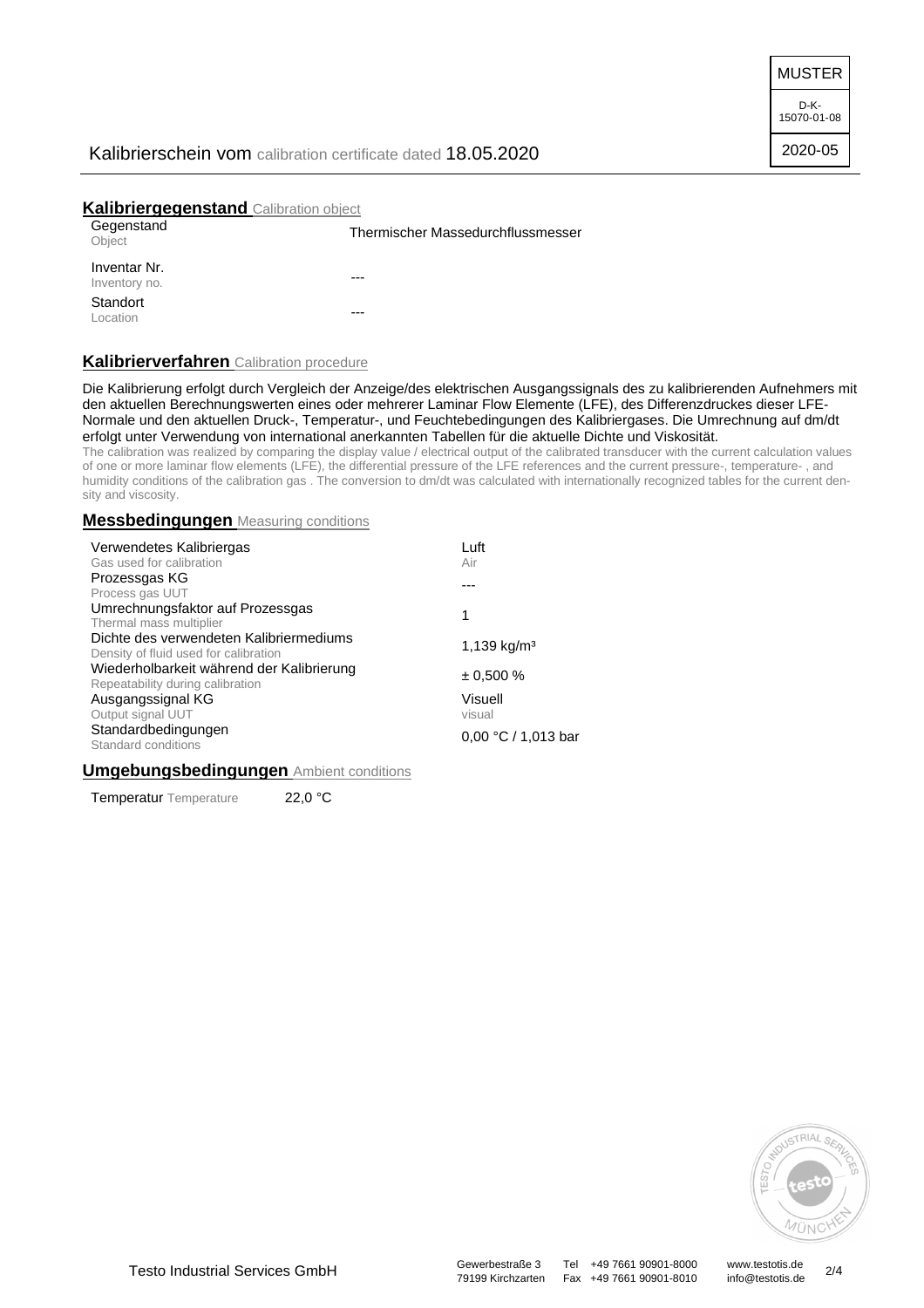MUSTER

D-K-15070-01-08

2020-05

# Kalibrierschein vom calibration certificate dated 18.05.2020

# **Messeinrichtungen** Measuring equipment

| Referenz                                                                        | Rückführung         | Rekal.    | Zertifikat-Nr.  | Eq.-Nr.  |
|---------------------------------------------------------------------------------|---------------------|-----------|-----------------|----------|
| Reference                                                                       | Traceability        | Next cal. | Certificate-no. | Eq.-no.  |
| Laminar Flow Element 1 laminar flow element 1                                   | PTB 2015-03         | 2020-10   | 1744989         | 12202430 |
| Laminar Flow Element 2 laminar flow element 2                                   | PTB 2015-03         | 2020-10   | 1745078         | 12202431 |
| Laminar Flow Element 3 laminar flow element 3                                   | PTB 2015-02         | 2020-10   | 1745093         | 12202432 |
| Laminar Flow Element 4 laminar flow element 4                                   | PTB 2015-02         | 2020-10   | 1745097         | 12202433 |
| <b>Laminar Flow Element 5 laminar flow element 5</b>                            | PTB 2015-02         | 2020-10   | 1745100         | 12202434 |
| Laminar Flow Element 6 laminar flow element 6                                   | PTB 2015-01         | 2020-09   | 1745104         | 12202436 |
| <b>Laminar Flow Element 7 laminar flow element 7</b>                            | PTB 2015-01         | 2020-09   | 1745108         | 12202437 |
| <b>Laminar Flow Element 8 laminar flow element 8</b>                            | PTB 2015-02         | 2020-10   | 1745116         | 12202438 |
| Laminar Flow Element 9 laminar flow element 9                                   | PTB 2015-02         | 2020-10   | 1745128         | 12202440 |
| Laminar Flow Element 10 laminar flow element 10                                 | PTB 2015-02         | 2020-10   | 1745133         | 12202441 |
| Pt100 Temperatursensor - Referenz Pt100 temperature sensor - re-<br>ference     | 15070-01-01 2020-01 | 2020-07   | T130259         | 12202442 |
| Pt100 Temperatursensor - Prüfling Pt100 temperature sensor - UUT                | 15070-01-01 2020-01 | 2020-07   | T130260         | 12202444 |
| Pt100 Temperatursensor - Umgebung Pt100 temperature sensor -<br>Ambient         | 15070-01-01 2020-01 | 2020-07   | T130261         | 12202445 |
| Drucksensor Referenz 0,8-1,2 bar a pressure sensor reference 0,8-<br>$1.2bar$ a | 15070-01-08 2020-01 | 2020-07   | D37411          | 12708553 |
| Drucksensor Prüfling 0,8-1,2 bar a pressure sensor UUT 0,8-1,2 bar<br>a         | 15070-01-08 2020-01 | 2020-07   | D37412          | 12202449 |
| Drucksensor Prüfling 0-2 bar g pressure sensor UUT 0-2 bar g                    | 15070-01-08 2020-01 | 2020-07   | D37413          | 12202450 |
| Drucksensor Prüfling 0-10 bar g pressure sensor UUT 0-10 bar g                  | 15070-01-08 2020-01 | 2020-07   | D37415          | 12202453 |
| Drucksensor Prüfling 0-5 bar g pressure sensor UUT 0-5 bar g                    | 15070-01-08 2020-01 | 2020-07   | D37414          | 12202452 |
| Drucksensor Umgebung 0,8-1,2 bar a pressure sensor ambient 0,8-<br>$1.2$ bar a  | 15070-01-08 2020-01 | 2020-07   | D37416          | 12376970 |
| DAQ-Karte DAQ-board                                                             | 15070-01-08 2020-03 | 2020-09   | E117396         | 12202446 |
| Differenzdrucksensor 0-26 mbar differential pressure sensor 0-26<br>mbar        | 18552-01-00 2020-01 | 2020-07   | 3441633         | 12116741 |

Referenzzertifikate sind auf www.primasonline.com abrufbar Reference certificates are available at www.primasonline.com

## **Messergebnisse** Measuring results

| Bezugswert Durch-<br>fluss<br>Reference flow rate<br>I/min iN | Messwert KG<br>Measured value UUT<br>$l/min$ iN | Abweichung v.Mw.<br>ΚG<br>Deviation o.r. UUT<br>% | Abweichung v.Ew.<br>KG.<br>Deviation f.s. UUT<br>% | Abweichung v.Mw.<br>KG<br>Deviation o.r. UUT<br>$l/min$ iN | Zulässige Abwei-<br>chung KG<br>Allowed deviation<br>UUT<br>$l/min$ iN |
|---------------------------------------------------------------|-------------------------------------------------|---------------------------------------------------|----------------------------------------------------|------------------------------------------------------------|------------------------------------------------------------------------|
| 0.0000                                                        | 0.000                                           | <b>NaN</b>                                        | 0.000                                              | 0,0000                                                     | 0.0500                                                                 |
| 0,2494                                                        | 0.249                                           | $-0.169$                                          | $-0.008$                                           | $-0,0004$                                                  | 0,0500                                                                 |
| 1,0011                                                        | 1.006                                           | 0,493                                             | 0.099                                              | 0,0049                                                     | 0,0500                                                                 |
| 2,0036                                                        | 2.007                                           | 0.171                                             | 0,068                                              | 0,0034                                                     | 0,0500                                                                 |
| 3,0079                                                        | 3,009                                           | 0,036                                             | 0,021                                              | 0,0011                                                     | 0,0500                                                                 |
| 4,0169                                                        | 4.020                                           | 0.078                                             | 0,062                                              | 0,0031                                                     | 0,0500                                                                 |
| 5,0210                                                        | 5,004                                           | $-0.338$                                          | $-0,340$                                           | $-0.0170$                                                  | 0,0500                                                                 |

| Druck KG<br>Pressure UUT<br>bar | <b>Temperatur KG</b><br>Temperature UUT<br>°C | Dichte KG<br>Density UUT<br>kg/m <sup>3</sup> | Messunsicherheit (k=2)<br>Measurement uncertainty<br>$(k=2)$<br>$l/min$ iN |
|---------------------------------|-----------------------------------------------|-----------------------------------------------|----------------------------------------------------------------------------|
| 0,962                           | 21,82                                         | 1,136                                         | <b>NaN</b>                                                                 |
| 0,962                           | 21,82                                         | 1,137                                         | 0,0016                                                                     |
| 0,962                           | 21,81                                         | 1,137                                         | 0,0062                                                                     |
| 0,963                           | 21,80                                         | 1,138                                         | 0,0124                                                                     |
| 0,965                           | 21,79                                         | 1,140                                         | 0,0185                                                                     |
| 0,966                           | 21,78                                         | 1,142                                         | 0,0248                                                                     |
| 0,969                           | 21,77                                         | 1,145                                         | 0,0309                                                                     |